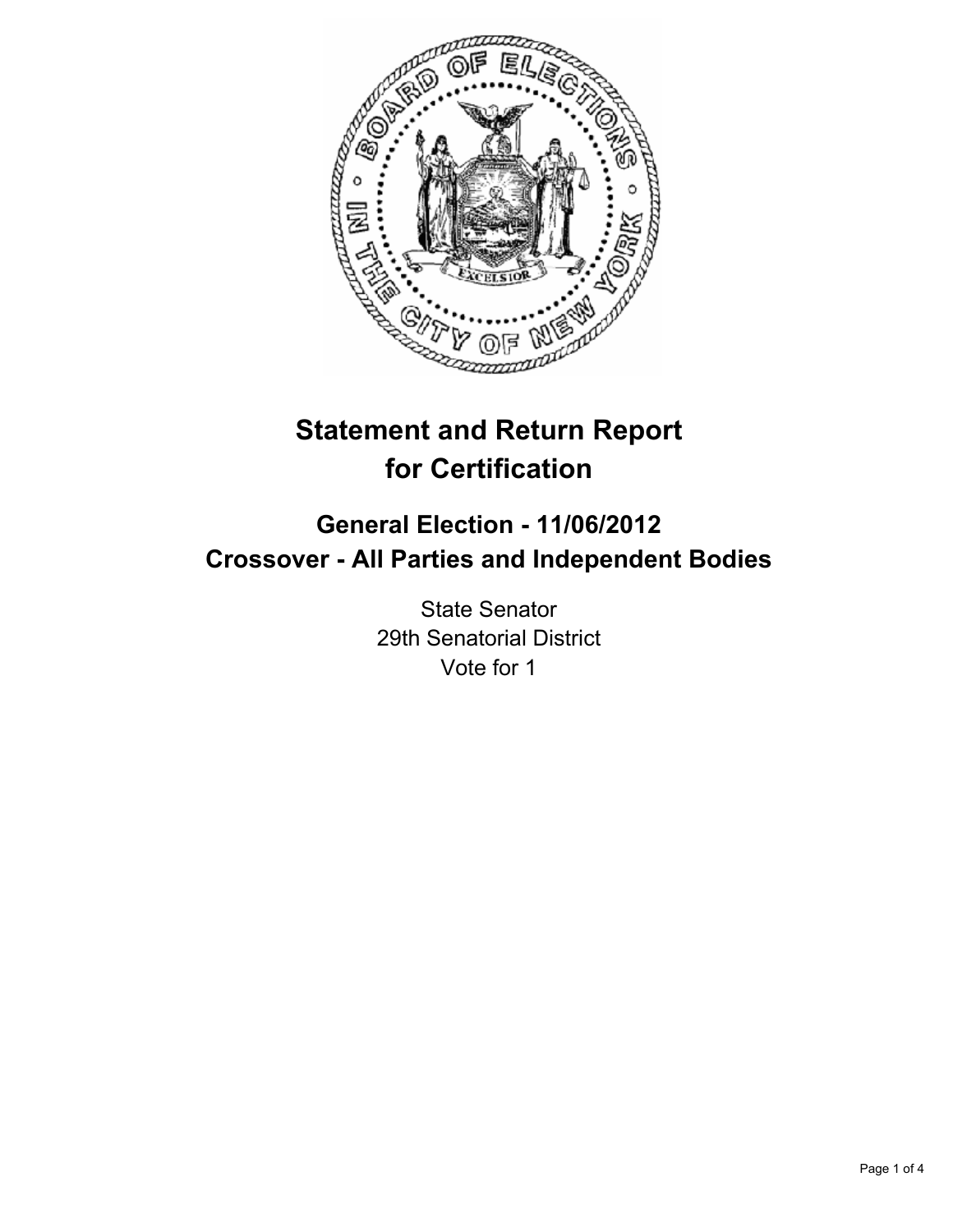

### **New York County**

| <b>PUBLIC COUNTER</b>                                    | 39,230 |
|----------------------------------------------------------|--------|
| <b>EMERGENCY</b>                                         | 89     |
| <b>ABSENTEE/MILITARY</b>                                 | 1,482  |
| <b>FEDERAL</b>                                           | 921    |
| <b>SPECIAL PRESIDENTIAL</b>                              | 0      |
| <b>AFFIDAVIT</b>                                         | 3,746  |
| <b>Total Ballots</b>                                     | 45,468 |
| Less - Inapplicable Federal/Special Presidential Ballots | (921)  |
| <b>Total Applicable Ballots</b>                          | 44,547 |
| JOSE M. SERRANO (DEMOCRATIC)                             | 30,131 |
| ROBERT GOODMAN (CONSERVATIVE)                            | 2,869  |
| JOSE M. SERRANO (WORKING FAMILIES)                       | 1,204  |
| THOMAS SIRACUSE (GREEN)                                  | 1,065  |
| AVI HOFFMAN (WRITE-IN)                                   | 1      |
| CHARLES BARRON (WRITE-IN)                                | 1      |
| EDWARD SANTOS (WRITE-IN)                                 | 1      |
| ERIC ULRICH (WRITE-IN)                                   | 1      |
| ERNESTINE AUGUSTUS (WRITE-IN)                            | 1      |
| HOWARD DEAN (WRITE-IN)                                   | 1      |
| JAMES PRICANT (WRITE-IN)                                 | 1      |
| JOSE E. SERRANO (WRITE-IN)                               | 1      |
| MARC LANDIS (WRITE-IN)                                   | 1      |
| MARIO HERNANDEZ (WRITE-IN)                               | 1      |
| MICHAEL BLOOMBERG (WRITE-IN)                             | 1      |
| MICHAEL PINE (WRITE-IN)                                  | 1      |
| ROBERT GORDIN (WRITE-IN)                                 | 1      |
| RYAN BERMINGHAM (WRITE-IN)                               | 1      |
| UNATTRIBUTABLE WRITE-IN (WRITE-IN)                       | 10     |
| <b>Total Votes</b>                                       | 35,293 |
| Unrecorded                                               | 9,254  |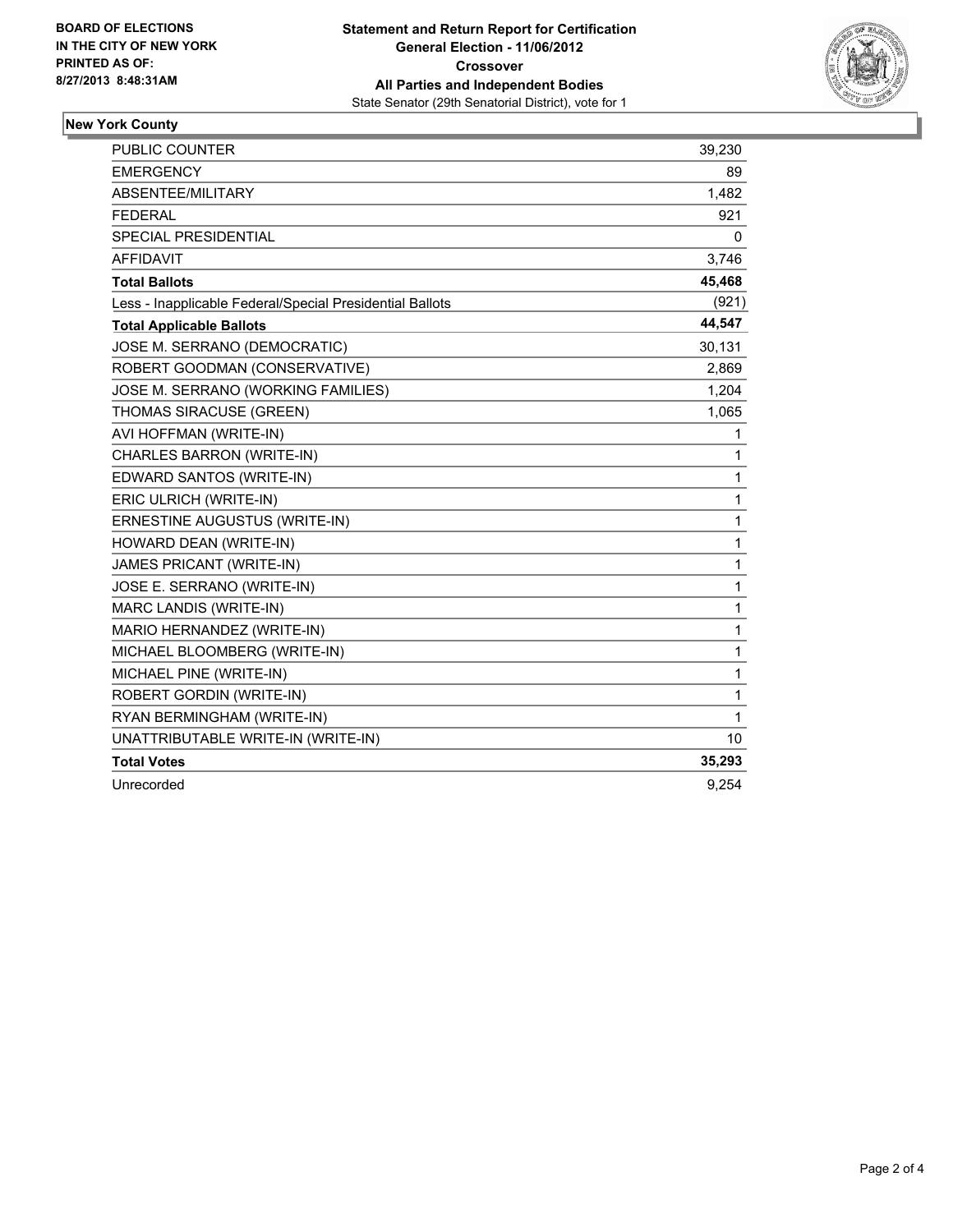

### **Bronx County**

| PUBLIC COUNTER                                           | 42,272 |
|----------------------------------------------------------|--------|
| <b>EMERGENCY</b>                                         | 0      |
| <b>ABSENTEE/MILITARY</b>                                 | 681    |
| <b>FEDERAL</b>                                           | 81     |
| SPECIAL PRESIDENTIAL                                     | 1      |
| <b>AFFIDAVIT</b>                                         | 6,420  |
| <b>Total Ballots</b>                                     | 49,455 |
| Less - Inapplicable Federal/Special Presidential Ballots | (82)   |
| <b>Total Applicable Ballots</b>                          | 49,373 |
| JOSE M. SERRANO (DEMOCRATIC)                             | 40,761 |
| ROBERT GOODMAN (CONSERVATIVE)                            | 513    |
| JOSE M. SERRANO (WORKING FAMILIES)                       | 555    |
| THOMAS SIRACUSE (GREEN)                                  | 180    |
| CARMEN SANTIAGO (WRITE-IN)                               | 1      |
| LA MARR JOHNSON (WRITE-IN)                               | 1      |
| UNATTRIBUTABLE WRITE-IN (WRITE-IN)                       | 5      |
| <b>Total Votes</b>                                       | 42,016 |
| Unrecorded                                               | 7,357  |